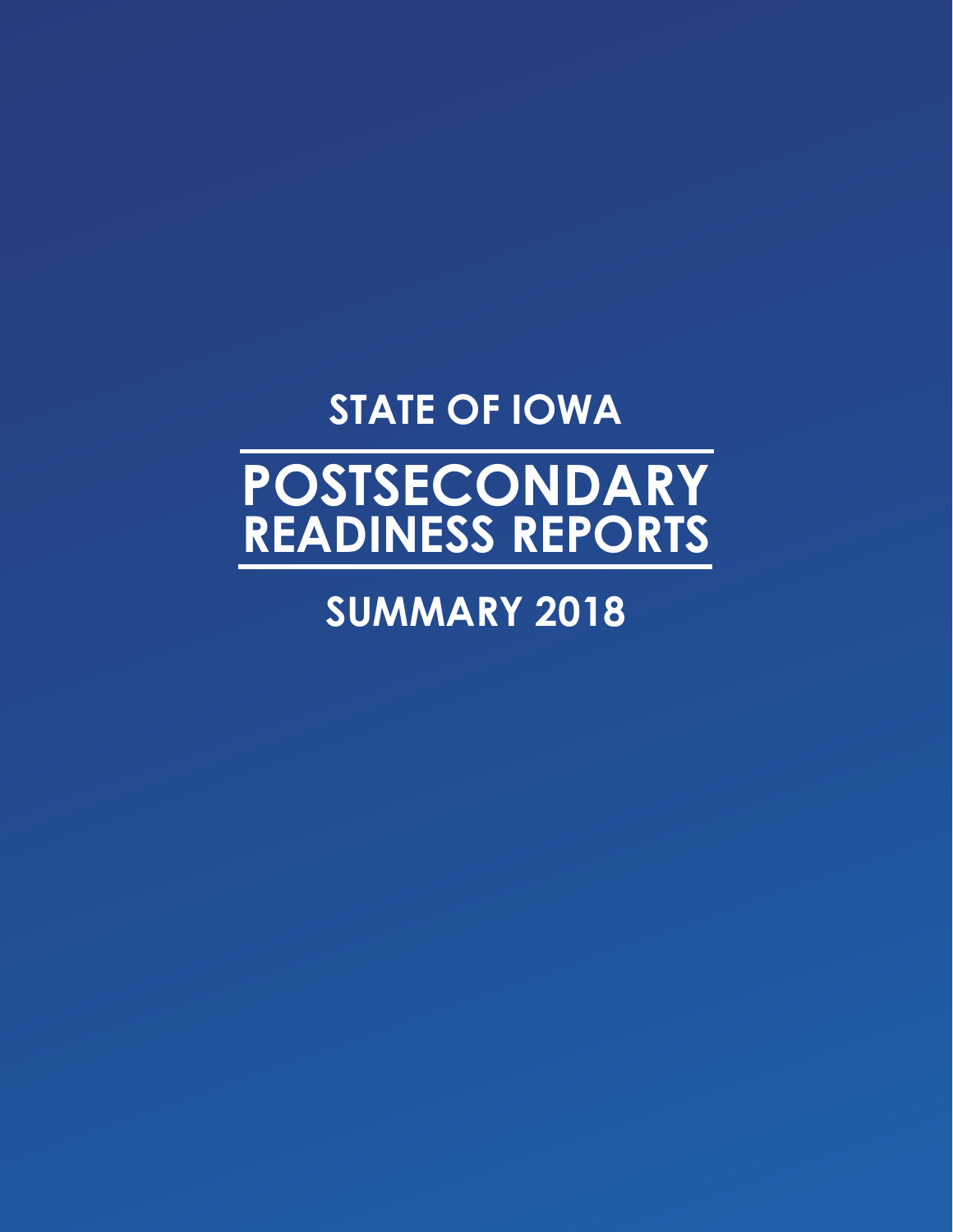### **SUMMARY 2018**

This document represents a summary of statewide findings from the lowa Posts<br>Readiness Reports. The PRR provide lot<br>information on postsecondary enrollment his document represents a summary of statewide findings from the Iowa Postsecondary Readiness Reports. The PRR provide Iowans patterns, remedial course-taking rates, and postsecondary retention and award rates that can be connected to every public high school in Iowa. The Postsecondary Readiness Reports connect data from the Iowa Department of Education and the Iowa Board of Regents. Reports by school are available at the following website:

#### (http://educateiowa.gov/postsecondaryreadiness).

The PRRs are significant because they provide a statewide portrait of how prepared Iowa high school graduates are for success in postsecondary education in a variety of areas including arts, sciences, engineering, or workforce-bound career and technical education programs. The reports provide local results to help guide improvement efforts in Iowa schools.

#### **KEY FINDINGS**

- 71.1 percent of Iowa on-time high school graduates enroll in college or training programs within one year of high school graduation.
- 68.6 percent of all Iowa high school students, regardless of how long it takes to complete high school, enroll in college or training programs within one year of high school graduation.
- 46.6 percent of high school graduates in the 2010-11 academic year earned some type of postsecondary award within six years of high school graduation.
- 13.0 percent of students enrolled at an Iowa public institution (2015-16 graduates) took a remedial math class within one year of high school graduation.
- 5.6 percent of students enrolled at an Iowa public institution (2015-16 graduates) took a remedial English class within one year of high school graduation.

### **POSTSECONDARY ENROLLMENT**

8.6 percent of lowa publical<br>high school graduates<br>education within one year of 8.6 percent of Iowa public high school graduates enrolled in postsecondary graduation. This represents the average enrollment for the graduating classes of 2014-2016. Gaps exist in enrollment rates for students from diverse

backgrounds and students who face economic challenges. Students who are eligible for free or reduced-price lunch (FRL), students whose first language is not English, students in special education, and black and Hispanic students enroll in postsecondary institutions at a lower rate than the state average.

There is also a large gap in enrollment rates between students that graduate from high school on-time and those that do not. While it defaults to showing data for all students, the PRR now allows the filtering of outcomes by on-time high school graduation status across all reports.



**1**